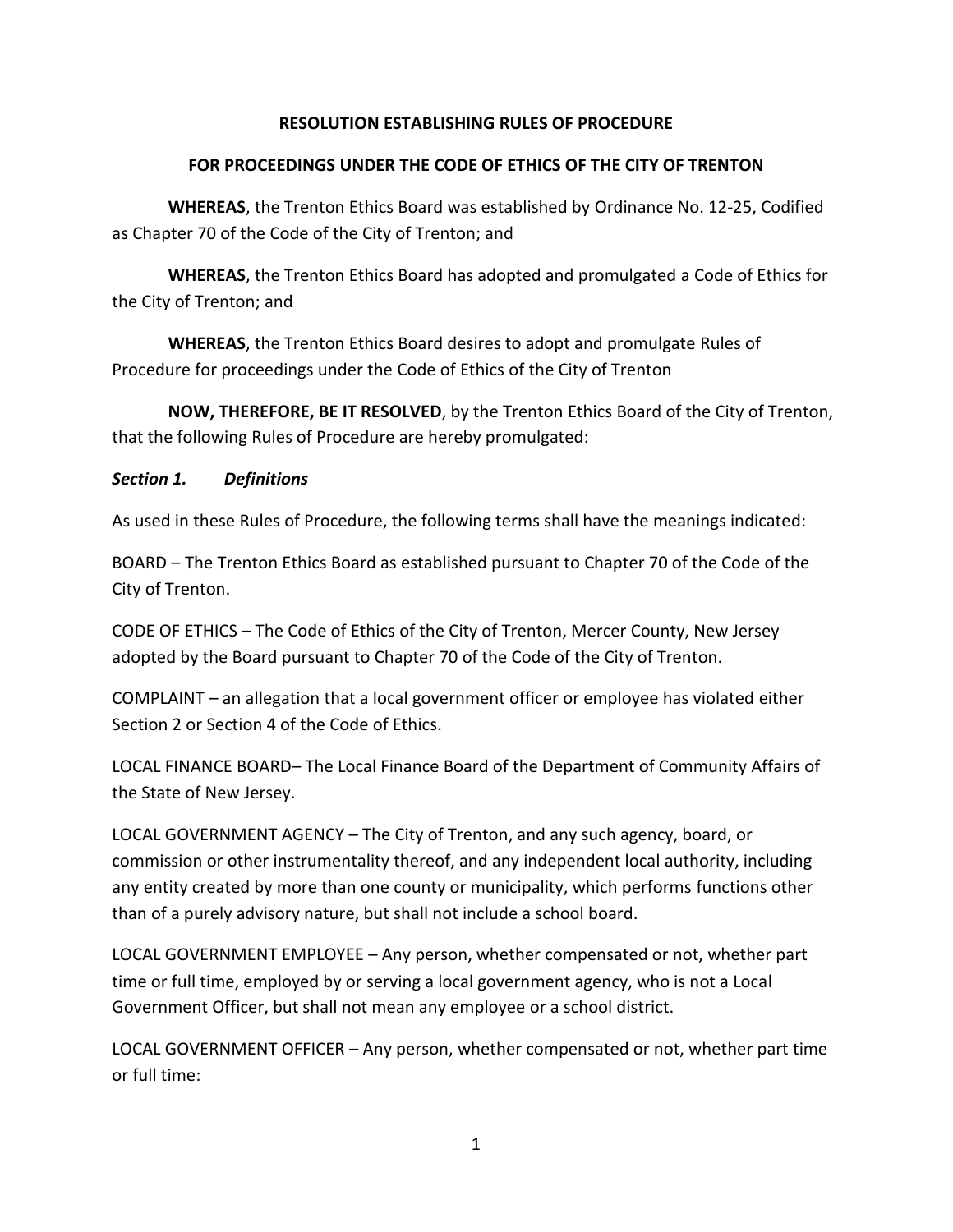A. Elected to any office of the City of Trenton;

B. Serving on a local governmental agency which has the authority to enact ordinances, approve development applications or grant zoning variances;

C. Who is a member of an independent municipal, county or regional authority;

D. Who is a managerial executive or confidential employee of a local government agency, as defined in Section 3 of the New Jersey Employer-Employee Relations Act, P.L. 1941, c. 100 (N.J.S.A. 34:13A-3), and members of various boards, committees, authorities and commissions as set forth in the Rules and Regulations of the Board, but shall not mean any employees of a school district or member of a school board.

# *Section 2. Complaints; Procedure*

- (a) Every complaint alleging that a local government officer or employee has violated the Code of Ethics shall be in writing and signed by the complainant. However, the Board may upon its own initiative initiate a complaint against a local government officer or employee, in which case the summary of the complaint shall be contained in the Board's minutes and the complaint shall proceed in accordance with these Rules of Procedure.
- (b) Complaints shall:
	- 1. State the point of the Code of Ethics alleged to be violated;
	- 2. State the name(s) and title(s) of the parties involved in the action and against whom the complaint is filed;
	- 3. Set forth in detail the pertinent facts surrounding the alleged violative action;
	- 4. Indicate whether the complaint concerns the complainant in any way and what, if any, relationship the complainant has to the subject of the complaint; and
	- 5. Indicate any other action previously taken in an attempt to resolve the issue and indicate whether the issue is the subject of pending litigation elsewhere.
- (c) The Board shall not proceed on a complaint on a matter which is pending in a court of law or administrative agency of the State until resolution of such matter before the court of law or administrative agency.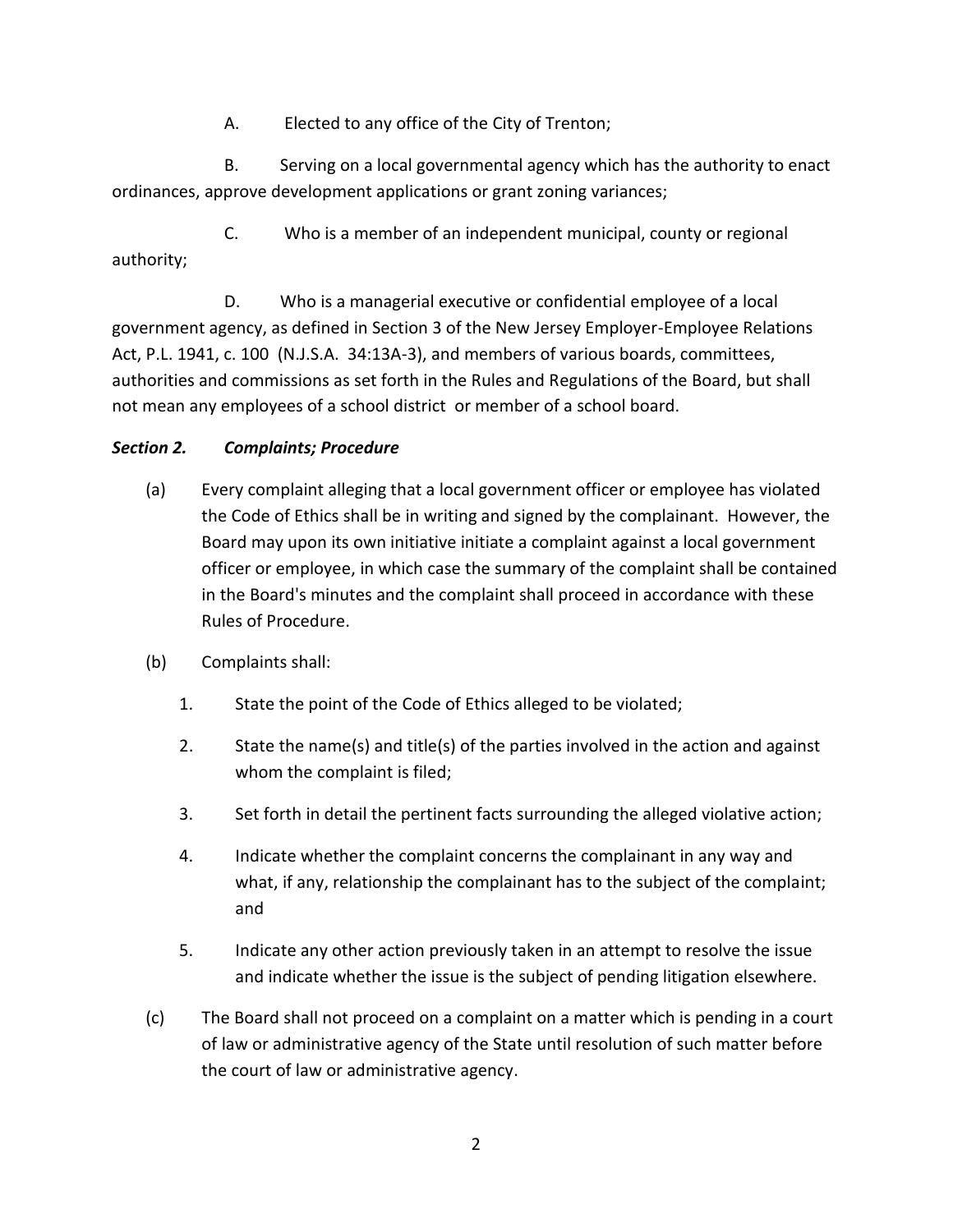- (d) Within 30 days of receipt of the complaint the Board's Secretary shall acknowledge receipt of the complaint and the Chair of the Board shall assign the matter to a Board member to commence a preliminary inquiry as to whether the complaint is within the Board's jurisdiction or frivolous or without any reasonable factual basis.
- (e) Upon completion of the preliminary inquiry, the Board member conducting the preliminary inquiry shall report to the Board and the Board shall make a determination as to whether the complaint is outside its jurisdiction or frivolous or without any reasonable factual basis.
	- 1. If the Board concludes that the complaint is outside its jurisdiction, frivolous or without any reasonable factual basis, the Board's Secretary shall advise the complainant and the local government officer or employee, who is the subject of the complaint, in writing of the Board's conclusion.
	- 2. If the Board concludes that the complaint is within its jurisdiction, not frivolous, and having a reasonable factual basis, the Board shall direct a formal investigation be conducted, including determining the person or persons who shall conduct the formal investigation.
- (f) For complaints in which a formal investigation is conducted, the Board's Secretary shall notify the local government officer or employee who is the subject of the complaint of the nature of the complaint and the facts and circumstances surrounding the complaint.
	- 1. The local government officer or employee shall have the opportunity to present to the Board or the person or persons conducting the formal investigation on behalf of the Board any statements or other information concerning the complaint he or she wishes. Such statements or information shall be presented to the Board within 30 days of receipt of notification. Upon written application, the Board or the person or persons conducting the formal investigation on behalf of the Board may extend the time for filing such statement.
	- 2. The person or persons conducting the formal investigation on behalf of the Board shall obtain any further information or statements from any person with relevant information or from any other source, necessary to conduct the investigation.
- (g) For complaints in which a formal investigation is conducted, at the conclusion of the investigation the person or persons conducting the investigation on behalf of the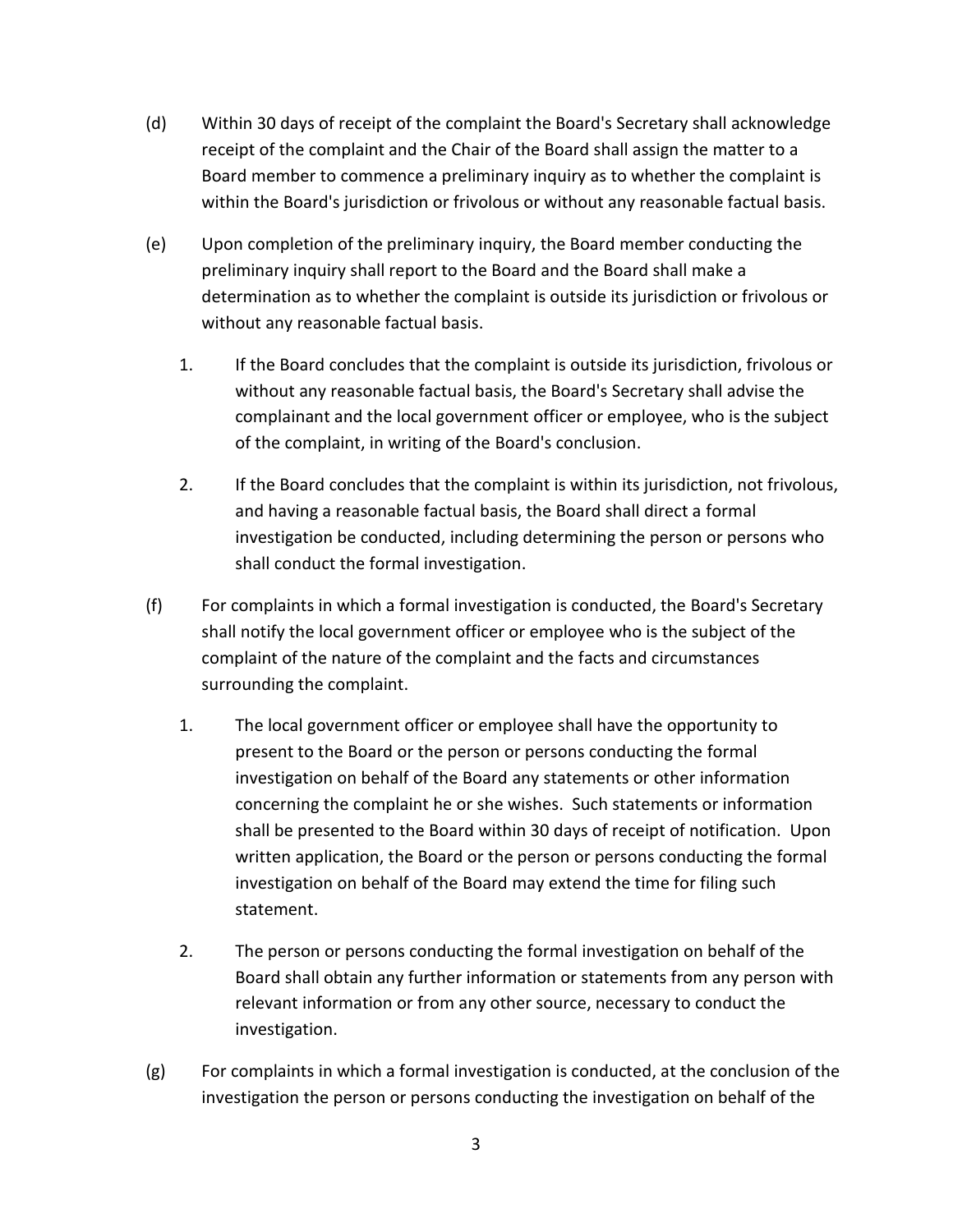Board shall present to the Board the results of the investigation, which shall include any statements or information received from the local government officer or employee who is the subject of the complaint, and from any person or source with relevant information. The local government officer or employee who is the subject of the complaint may present the Board with any statement or information concerning the complaint which he or she wishes to present to the Board. The Board shall consider the matter based on the documents submitted to or obtained by the person or persons conducting the formal investigation on behalf of the Board.

- 1. If the Board determines, based upon the results of the formal investigation, that no violation of the Code of Ethics has been committed by the local government officer or employee, the Board shall issue a Notice of Dismissal to the individual and provide a copy to the complainant.
- 2. If the Board determines that a reasonable doubt exists as to whether the local government officer or employee is in conflict with or has violated the Code of Ethics, the Board shall conduct a hearing concerning the possible violation and any other facts and circumstances which may have come to the attention of the Board with respect to the conduct of the local government officer or employee.
- (h) The hearing shall be conducted in conformity with the rules and procedure, insofar as they may be applicable, of the Administrative Procedure Act, *N.J.S.A. 52:14B-1* et seq. The Board in its discretion may direct the complainant, the local government officer or employee who is the subject of the complaint, or any other person with relevant information to appear before the Board or to provide to the Board any additional information, and may issue subpoenas for the production of documents and the attendance of witnesses. The local government officer or employee who is the subject of the complaint may request to appear before the Board, and shall be permitted to testify if the local government officer or employee so elects. However, such appearance is not required unless directed by the Board.
	- 1. If the Board determines, based upon the hearing, that no violation of the Code of Ethics has been committed by the local government officer or employee, the Board shall issue a Notice of Dismissal to the individual and provide a copy to the complainant.
	- 2. If the Board determines, based upon the hearing, by a two-thirds vote that a violation of the Code of Ethics has been committed by the local government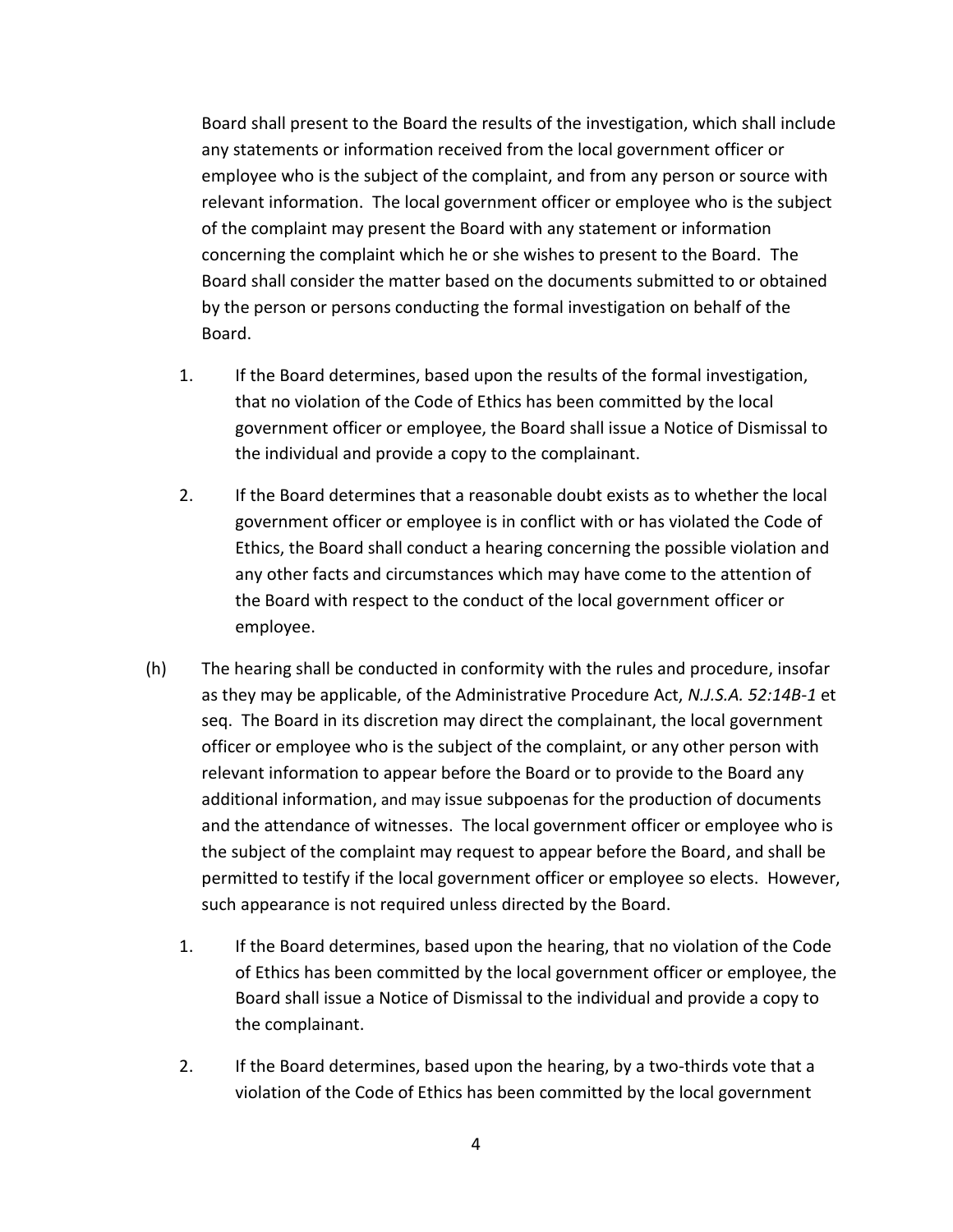officer or employee, the Board shall issue a Final Decision to the individual containing the nature of the violation, assessing a penalty, and advising the individual of his or her opportunity to appeal.

- 3. The Final Decision shall be transmitted to the local government officer or employee by regular and certified mail or by personal service.
- 4. The Final Decision together with any findings of the Board shall be reported to the office or agency having the power of removal or discipline of any appointed local government officer or employee and may recommend that further disciplinary action be taken.
- 5. The penalty shall be a fine not less than \$100.00 nor more than \$500.00.
- 5. The local government officer or employee may appeal the Final Decision to the Local Finance Board in accordance with state statutes and the rules and regulations of the Local Finance Board.

# *Section 3. Advisory Opinions*

- (a) A local government officer or employee may request from the Board an advisory opinion as to whether any proposed activity or conduct constitutes a violation of the Code of Ethics.
	- 1. The request shall be in writing signed by the local government officer or employee who is the subject of the request or his or her attorney.
	- 2. The request shall set out the factual situation in detail, the specific question(s) of the requester, and whether there is any pending litigation or action relevant to the facts of the inquiry. The Board will not proceed on an advisory opinion request on a matter pending in a court of law or an administrative agency of the State.
	- 3. The Board will not consider a request for an advisory opinion regarding activity or conduct that has already occurred, unless the requester certifies that the activity or conduct is likely to be of a continuing nature.
	- 4. The Board will not consider a request for an advisory opinion from a local government officer or employee, or his or her attorney, who is not the subject of the proposed activity or conduct.
- (b) The Board's Secretary shall acknowledge receipt of the request within 30 days of receipt of the request.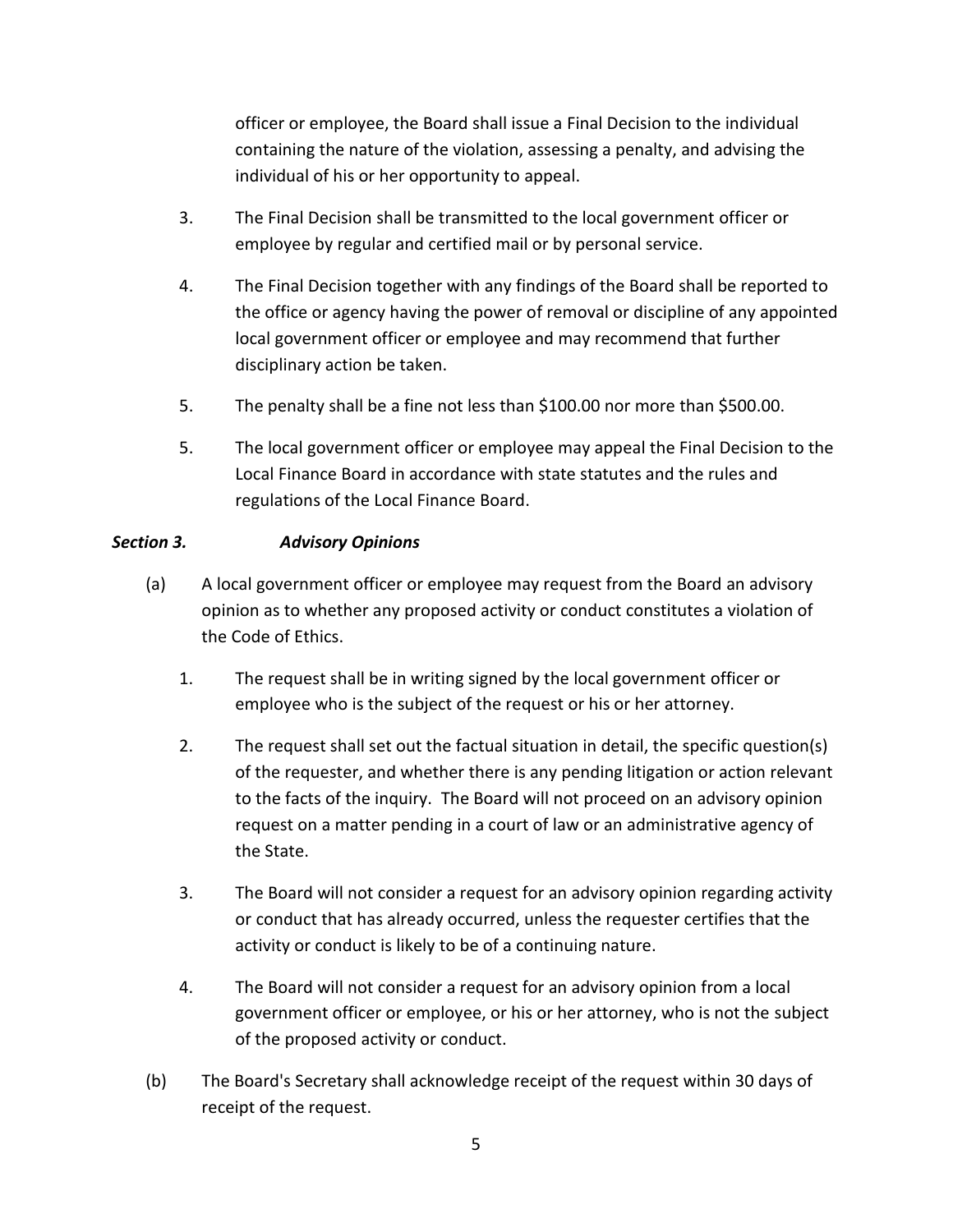- (c) The Chair of the Board shall assign the matter to a Board member to review whether the request for advisory opinion is within the Board's jurisdiction and complies with Section 3(a) of these Rules of Procedure.
- (d) The Board shall determine whether in its opinion the proposed activity or conduct constitutes a violation of the Code of Ethics. The Board's determination shall be reduced to writing and provided to the requester.
- (e) Advisory opinions shall not be made public unless two-thirds of the Board directs that the opinion be made public. Public advisory opinions shall not disclose the requester's identity, unless the Board in making the advisory opinion public also determines by a two-thirds vote to disclose the requester's identity. Discussions of advisory opinions by the Board shall be conducted in executive session, unless the requester requests that the Board's discussion be in the public session of the Board's meeting.
- (f) Unless the Board determines that the advisory opinion be made public, the request for the advisory opinion and all allied documents or information obtained or prepared by the Board or persons acting at the direction of the Board staff shall remain confidential and not subject to public disclosure.
- (g) If the request for the advisory opinion reports conduct or activity that has already occurred, the Board in its discretion may initiate a complaint against the requester if the Board believes that a violation of the Code of Ethics may have occurred.

#### *Section 4. Confidentiality*

- (a) Any complaints, statements, information, or documents obtained or prepared by the Board or persons acting at the direction of the Board are deemed confidential and not subject to public disclosure during the course of the preliminary inquiry or formal investigation to determine whether a violation of the Code of Ethics has occurred, except as necessary for the Board or persons acting at the direction of the Board to conduct the preliminary inquiry or formal investigation.
- (b) The Board's discussion regarding a preliminary inquiry or formal investigation shall be in executive session. However, any vote by the Board regarding a preliminary inquiry or formal investigation shall be in public session. In public session, the complaint shall only be identified by a docket number.
- (c) The Notice of Dismissal or Final Decision, the complaint and allied statements or information obtained by the Board during the course of the preliminary inquiry or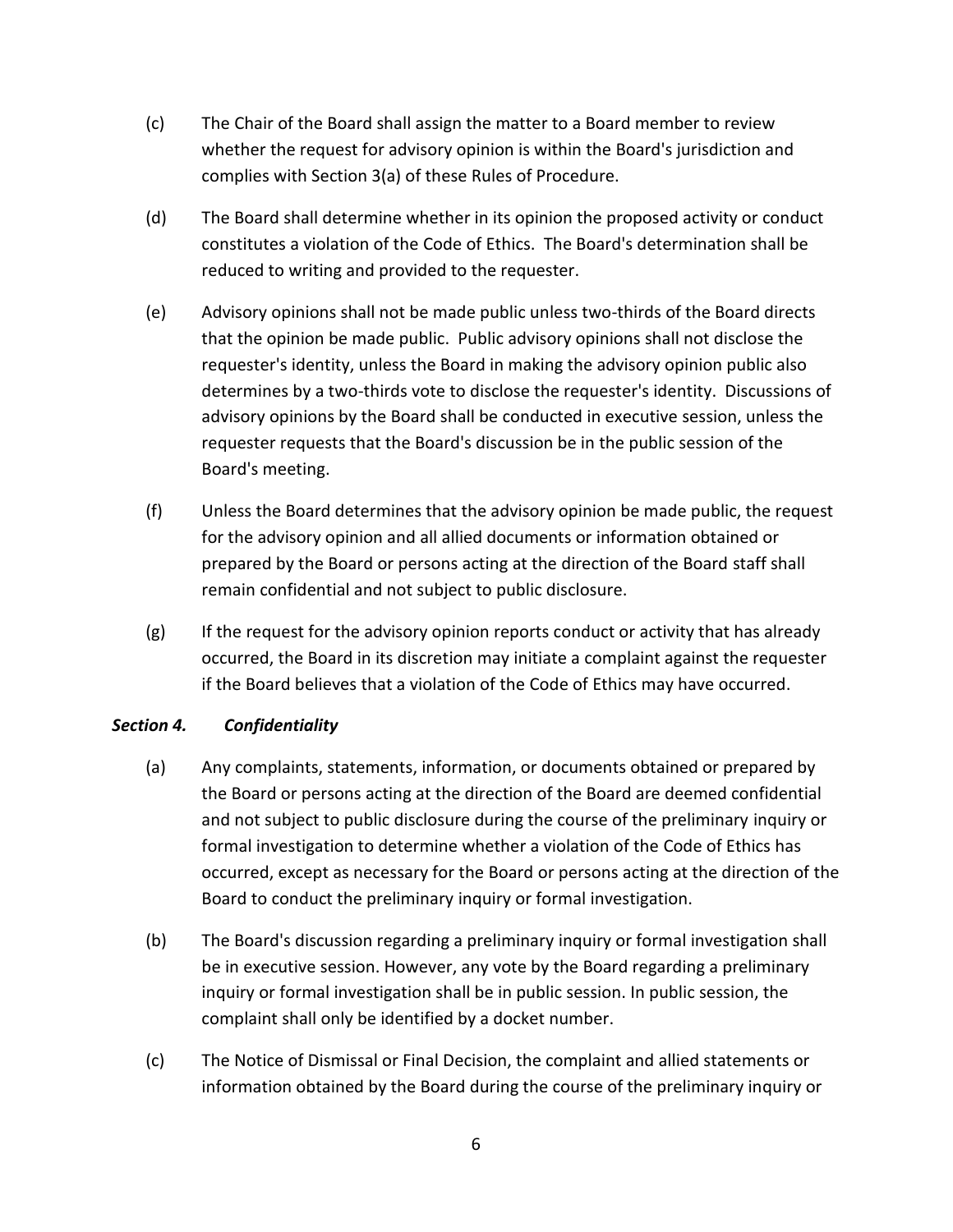formal investigation are subject to public disclosure 30 days after mailing a Notice of Dismissal or a Final Decision.